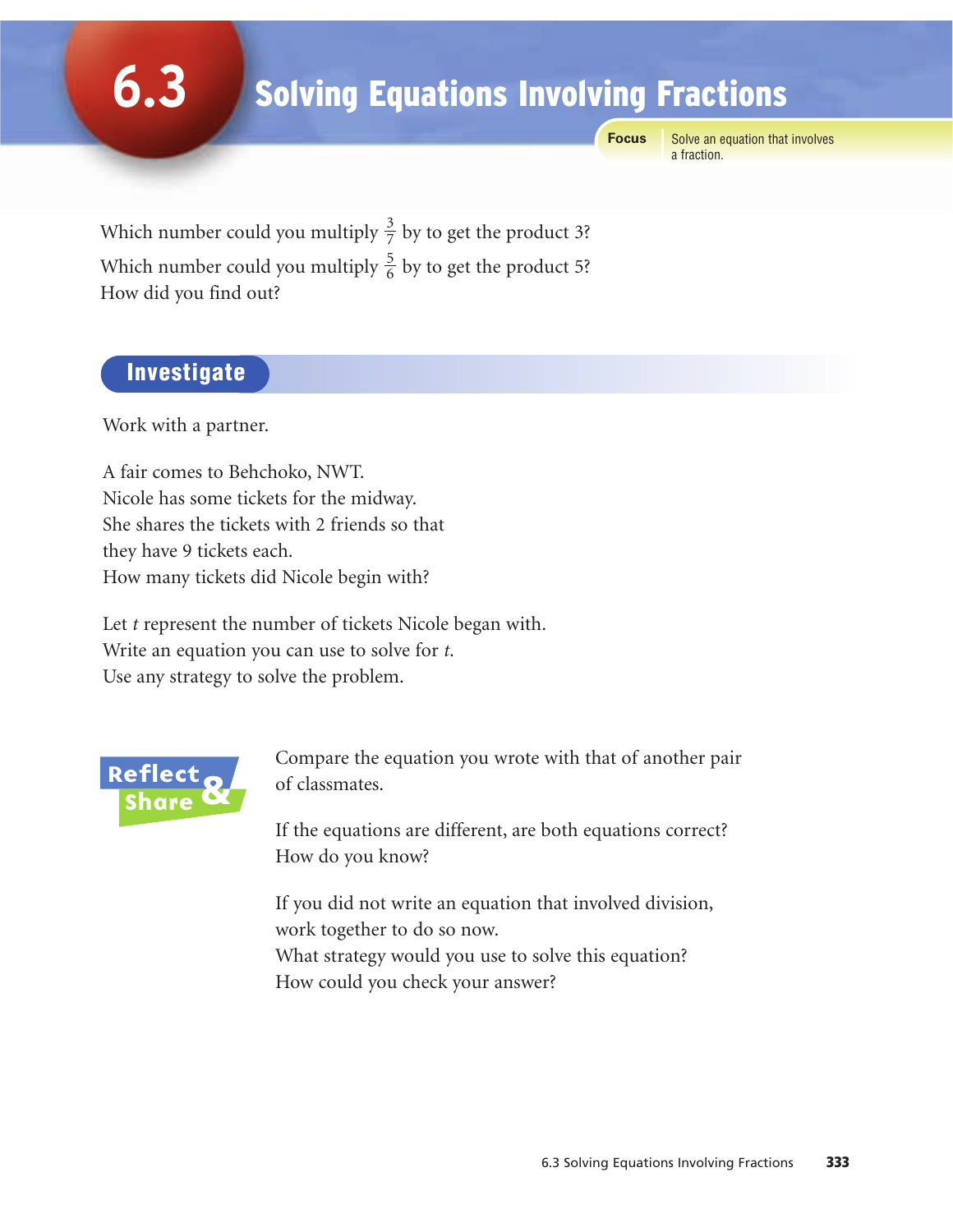Equations that involve fractions cannot be easily modelled with algebra tiles or balance scales.

We can write and solve these equations using algebra.

## *Example 1*

Grandpa has enough gift certificates to give the same number

to each of his 4 grandchildren.

After Grandpa gives them the gift certificates, each grandchild has 5 gift certificates. How many gift certificates does Grandpa have?

- **a)** Write an equation to represent this problem.
- **b)** Solve the equation.
- **c)** Verify the solution.

#### $\blacktriangleright$ *A Solution*

- **a)** Let *n* represent the number of gift certificates Grandpa has. He shares them equally among 4 grandchildren. Each grandchild will receive  $\frac{n}{4}$  gift certificates. Each grandchild will then have 5 gift certificates. One possible equation is:  $\frac{n}{4} = 5$ 4 4
- **b)** Solve the equation using algebra.

 $\frac{n}{4}$  = 5 To isolate the variable, multiply each side by 4. 4

 $\frac{n}{4} \times 4 = 5 \times 4$ 4

 $n = 20$ 

Grandpa has 20 gift certificates.

**c)** To verify the solution,

```
substitute n = 20 into \frac{n}{4} = 5.
                   4
```
Right side  $= 5$ *n* 4

$$
=\frac{20}{4}
$$

 $= 5$ 

Since the left side equals the right side,  $n = 20$  is correct.

Grandpa has 20 gift certificates.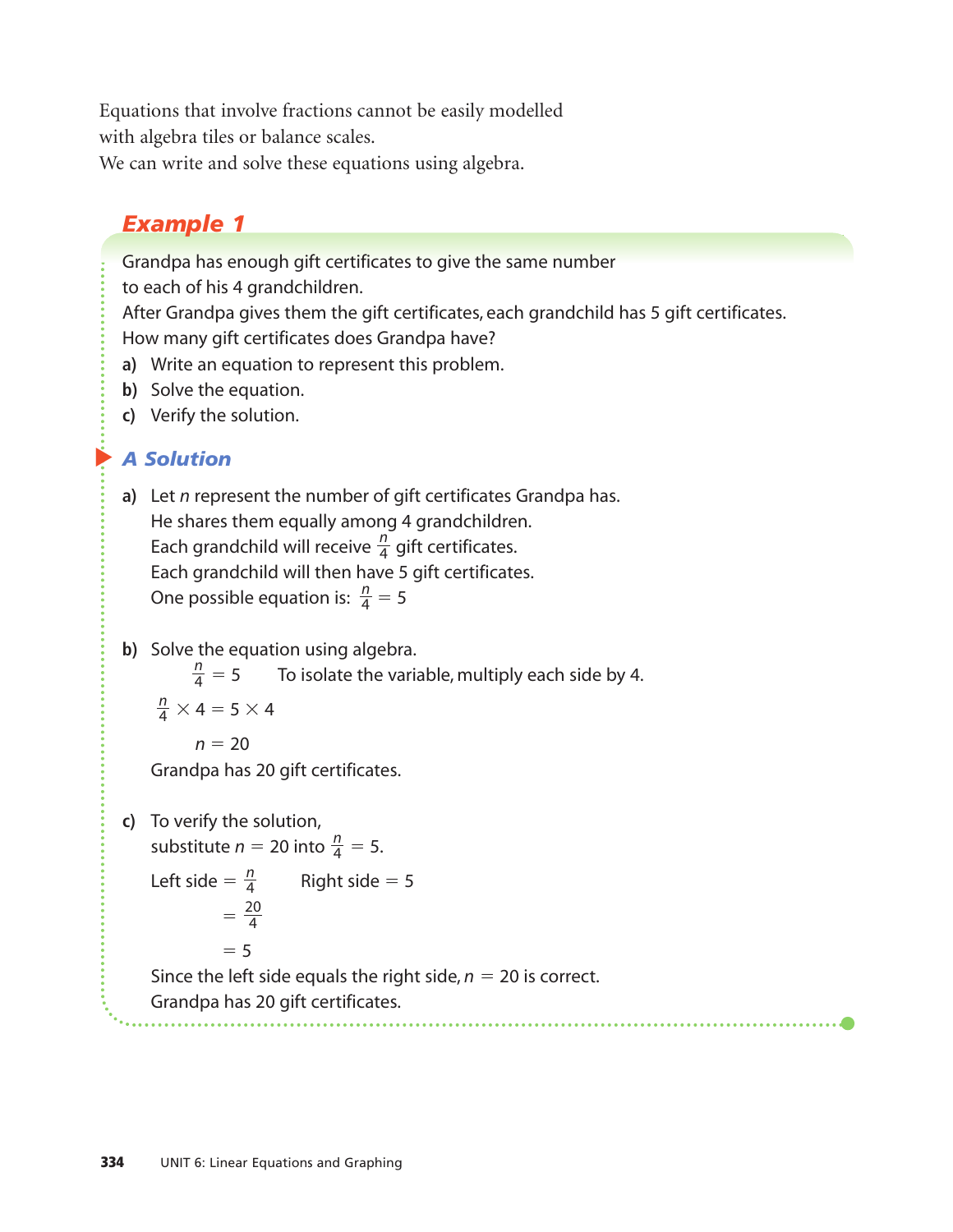## *Example 2*

The school's student council sold T-shirts for charity. The council bought the T-shirts in boxes of 40. The student council added \$6 to the cost of each T-shirt. Each T-shirt sold for \$26.

What did the student council pay for 1 box of T-shirts?

- **a)** Write an equation to represent this problem. Solve the equation.
- **b)** Verify the solution.

#### $\blacktriangleright$ *A Solution*



**a)** Let *c* dollars represent what the student council paid for 1 box of T-shirts. The cost of each T-shirt the student council bought was:  $\frac{c}{40}$  $\frac{c}{6}$  was added to the cost of each T-shirt:  $\frac{c}{40}$  + 6 Each T-shirt sold for \$26. So, an equation is:  $\frac{c}{40} + 6 = 26$ 40 40 40

Solve the equation using algebra.

 $\frac{c}{40}$  + 6 = 26 To isolate the variable term, subtract 6 from each side.  $\frac{c}{40} + 6 - 6 = 26 - 6$  $\frac{c}{40}$  = 20 To isolate the variable, multiply each side by 40.  $\frac{c}{40}$  × 40 = 20 × 40 40 40 40 40

 $c = 800$ 

The student council paid \$800 for 1 box of T-shirts.

**b)** To verify the solution, substitute  $c = 800$  into  $\frac{c}{40} + 6 = 26$ . Left side  $=$   $\frac{c}{40}$  + Right side  $= 26$  $=\frac{800}{40}+6$  $= 20 + 6$  $= 26$ Since the left side equals the right side,  $c = 800$  is correct. 40 40 40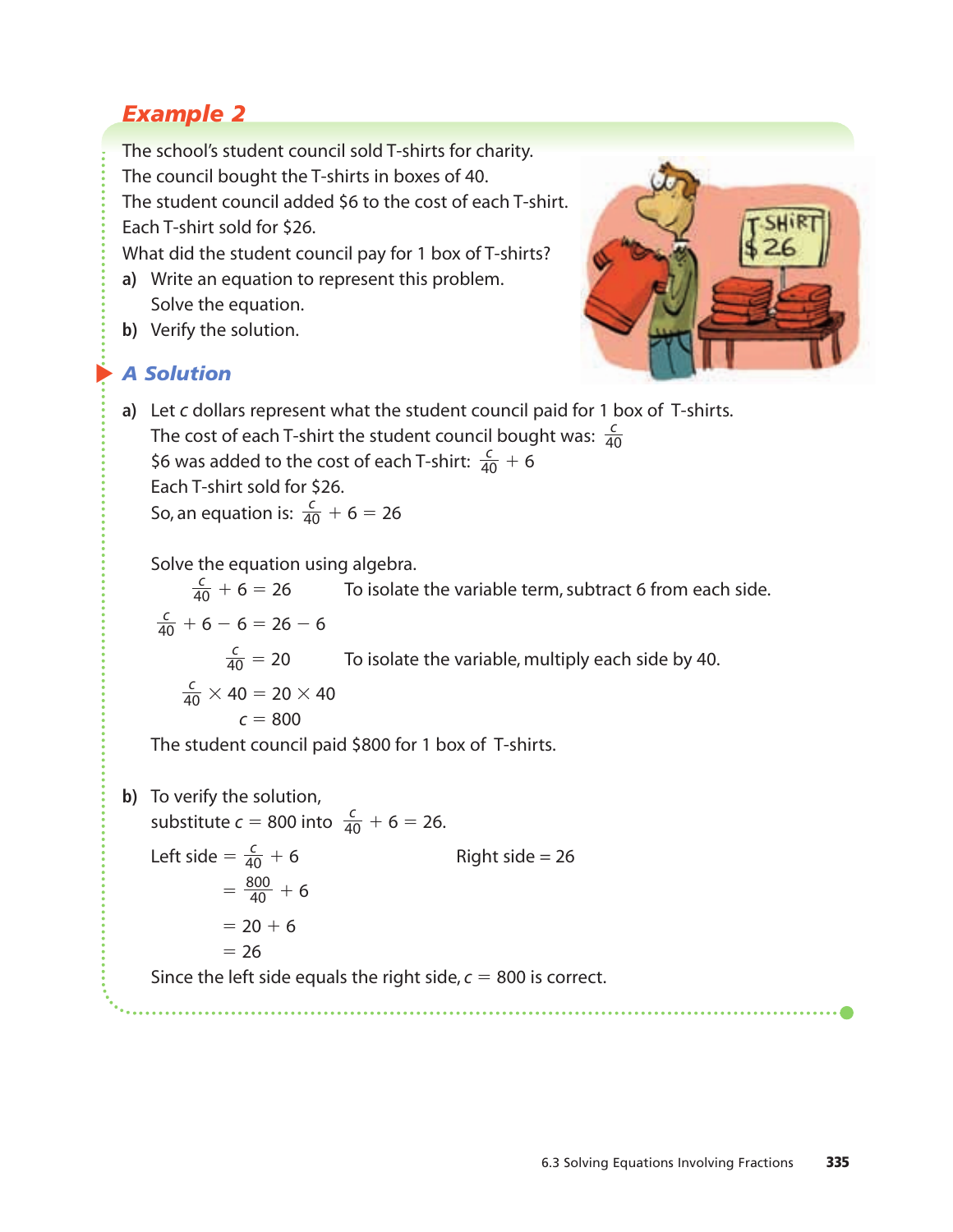

- 1. Why would it be difficult to model and solve equations like those in *Examples 1* and *2* with algebra tiles or balance scales?
- 2. In *Example 2*, why did we subtract 6 from each side before we multiplied by 40?

### **Practice**

### *Check*

- 3. Solve each equation. Verify the solution.
	- **a)**  $\frac{t}{5} = 6$  **b)**  $\frac{a}{7} = 8$ **c)**  $\frac{b}{6} = 3$  **d)**  $\frac{c}{3} = 9$ 3 *b* 6 *a* 7 *t* 5
- 4. Solve each equation.
	- Verify the solution.
	- **a)**  $\frac{d}{-4} = 5$  **b)**  $\frac{f}{8} = -5$ **c)**  $\frac{k}{9} = -4$  **d)**  $\frac{m}{-5} = -7$ –5 *k* 9 8 *d* –4
- 5. One-quarter of the golf balls in the bag are yellow.

There are 8 yellow golf balls.

How many golf balls are in the bag?

- **a)** Write an equation you can use to solve the problem.
- **b**) Solve the equation.
- **c)** Verify the solution.
- 6. For each sentence, write an equation. Solve the equation to find the number.
	- **a)** A number divided by 6 is 9.
	- **b)** A number divided by  $-4$  is  $-3$ .
	- **c**) A number divided by  $-5$  is 7.
- 7. Solve each equation.

Verify the solution.

- **a)**  $\frac{n}{4} + 3 = 10$  **b)**  $\frac{m}{3} 2 = 9$ 3 *n* 4
- **c)**  $13 + \frac{x}{2} = 25$  **d)**  $-9 + \frac{s}{2} = 2$ 2 *x* 2

### *Apply*

- 8. Solve each equation. Verify the solution.
	- **a**)  $\frac{p}{-3} + 9 = 3$  **b**)  $\frac{t}{-6} + 12 = 18$ –6 *p* –3

c) 
$$
-24 + \frac{w}{5} = -29
$$
 d)  $-17 + \frac{e}{-7} = -8$ 

- 9. For each sentence, write an equation. Solve the equation to find the number. **a)** Add 1 to a number divided by  $-3$ 
	- and the sum is 6.
	- **b)** Subtract a number divided by 9 from 3 and the difference is 0.
	- **c**) Add 4 to a number divided by  $-2$ and the sum is  $-3$ .
- **10.** One-half of the team's supply of baseballs was taken from the dressing room to the dugout. During the game, 11 baseballs were caught by fans. At the end of the game, there were 12 baseballs left in the dugout. What was the team's original supply of baseballs?
	- **a)** Write an equation you can use to solve the problem.
	- **b)** Solve the equation.
	- **c)** Verify the solution.